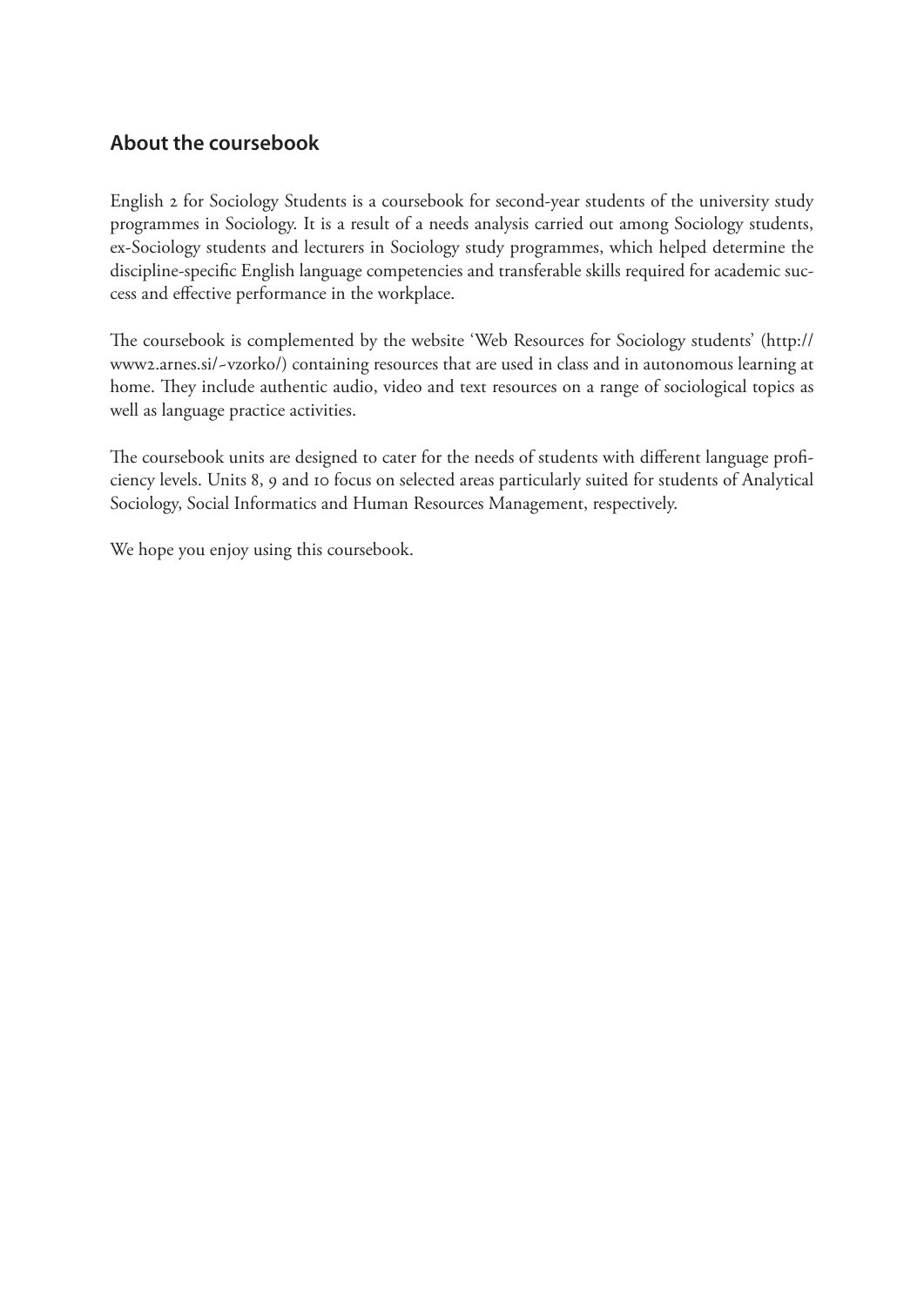# **Contents**

| $2^{\circ}$  |  |
|--------------|--|
| $\mathbf{3}$ |  |
| 4            |  |
| 5            |  |
|              |  |
|              |  |
| 8            |  |
| 9            |  |
|              |  |
|              |  |
|              |  |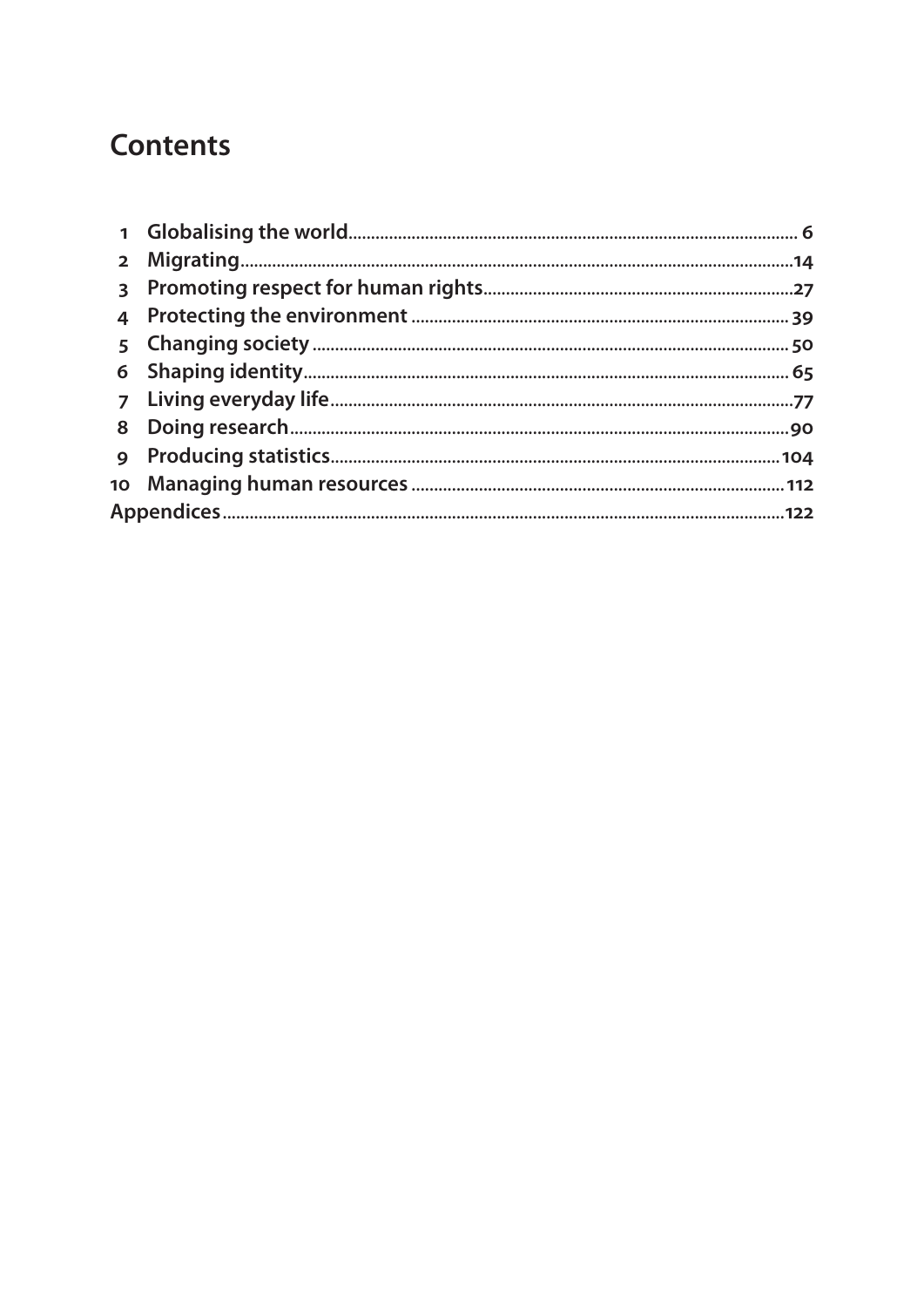# **1 GLOBALISING THE WORLD**



### **TALKING ABOUT GLOBALISATION**

X **Think of the events, situations, phenomena and concepts that you associate with the term globalisation. Brainstorm the concept.**



X **Now, think of the advantages and disadvantages of each of the above concepts and discuss them with your partner.**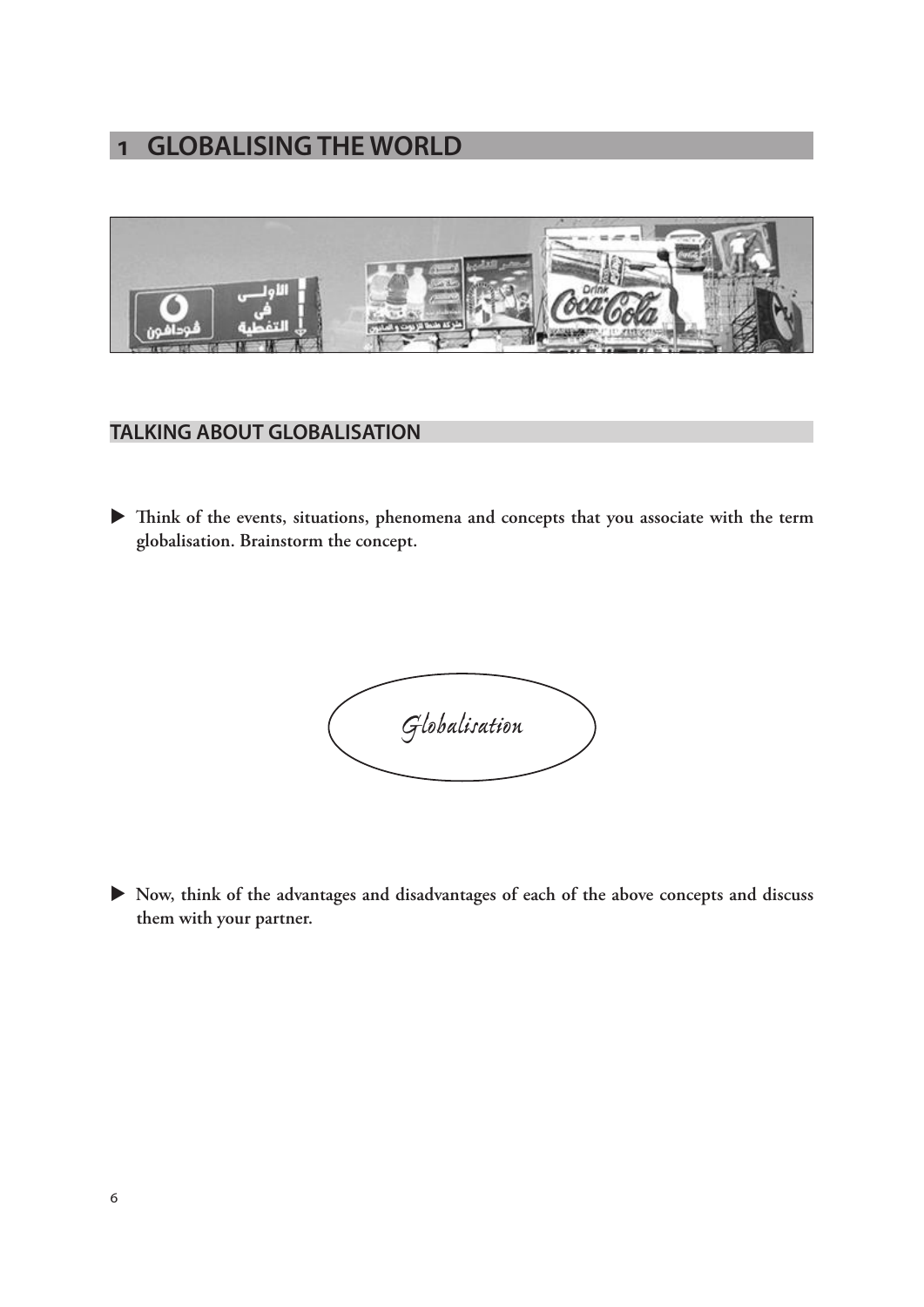X **Write a statement using one of the following phrases for balancing:**

Fortunately… Unfortunately… On the one hand…, but on the other hand… Although…, we mustn't forget… In spite of…, I still think…

Example:

**On the one hand**, multinational drug firms have the resources to develop drugs for diseases like AIDS, **but on the other hand** they charge so much that those who need them most cannot afford them.

**Read your statement to the class.**

X **Here are some acronyms associated with globalisation. What do they stand for?** NGO WTO GATT IMF **OECD** OXFAM